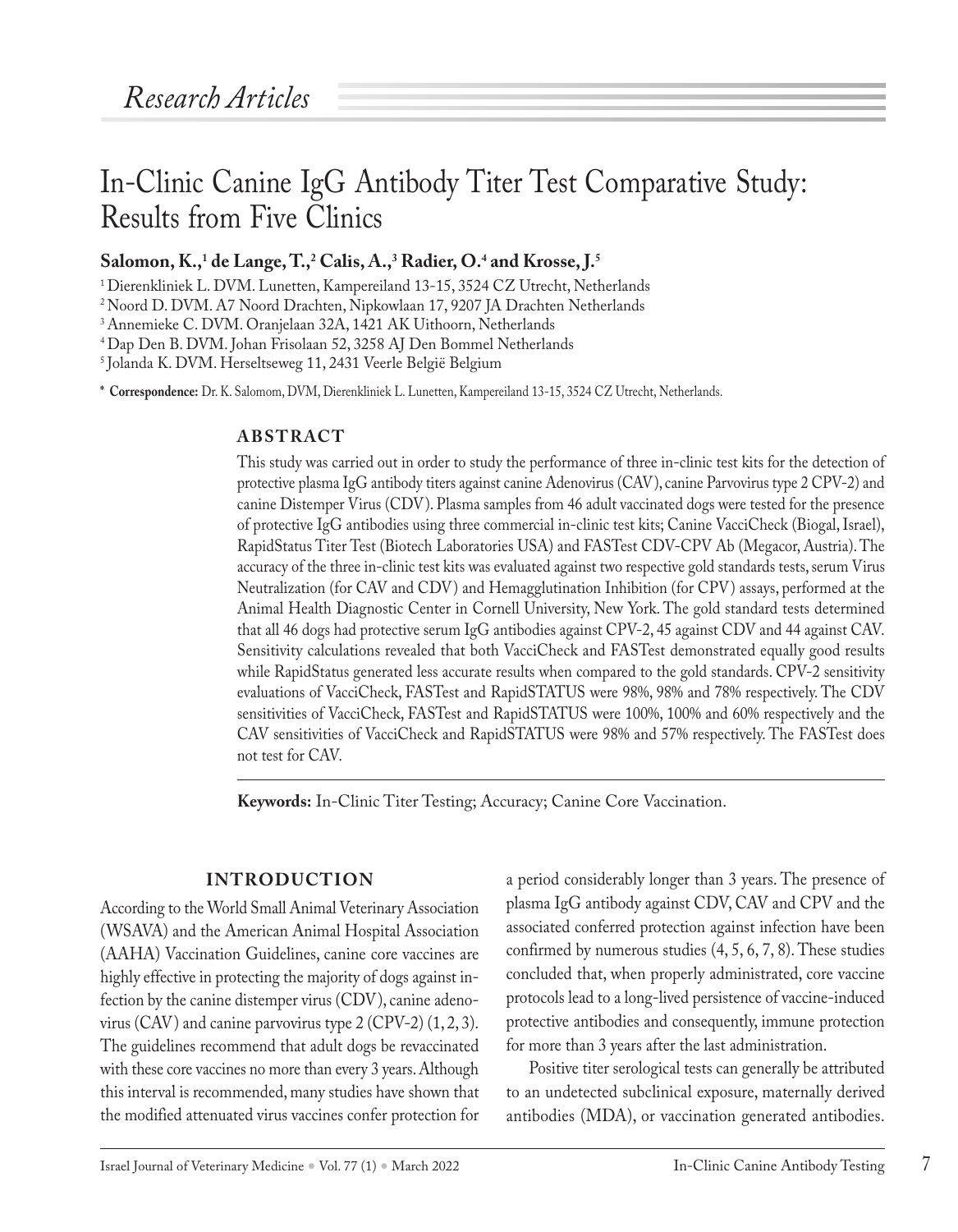| <b>Clinic ID</b> | Investigator         | Clinic name                         |
|------------------|----------------------|-------------------------------------|
| А                | Karin Salomon, DVM   | Dierenkliniek Lunetten, Netherlands |
| B                | Thamar de Lange, DVM | A7 Noord Drachten, Netherlands      |
| C                | Annemieke Calis, DVM | Annemieke Calis, Netherlands        |
| $\Box$           | Odette Radier, DVM   | Dap Den Bommel, Netherlands         |
| E                | Jolanda Krosse, DVM  | Jolanda Krosse, Belgium             |
|                  |                      |                                     |

**Table 1.** Veterinary clinics

Core vaccine IgG antibodies circulating in the blood are commonly quantified in reference laboratories while semiquantitative evaluations can be performed with a few commercial in-clinic assay kits (9). Quantitative IgG assays can be useful in determining the presence of MDAs, providing information that may be useful to determine the best time to begin core vaccination. Lack of seropositivity 4 weeks after completion of the puppy series at approximately 16 weeks of age, usually indicates the absence of protective immunity and justifies revaccination (10, 11, 12). Failure to mount an immune response following additional vaccination is a strong indicator that the puppy may be incapable of developing protective immunity. Infection following immunization can be associated with vaccine factors resulting in inadequate antigenic stimulation or host factors, owing to an inadequate immune response to an adequate antigen challenge. Vaccine factors may arise from fault in manufacturing, failure of the end user to adhere to expiry of the shelf-life, inadequate cold chain maintenance during transport and storage or incorrect vaccination technique. Host factors include, in addition to interference by MDAs, genetic mutations leading to immune deficiency syndromes (10). Antibody tests can be used to demonstrate the duration of immunity (DOI) following vaccination with core vaccines and spare the dogs unnecessary and possibly detrimental revaccination (12, 13, 14).

There is a positive correlation between CDV, CAV and CPV seropositivity and immune protection against infection with these diseases. Both guidelines mentioned previously advocate the use of serological testing in place of automatic yearly revaccination. The WSAVA guidelines specify that the presence of IgG antibody (regardless of the titer) indicates protective immunity and immunological memory (1, 2). Negative test results in fully vaccinated dogs, on the other hand, could indicate that the titers are below the limit of detection for the test or that there is a complete lack of protective antibodies in the sample tested. In rare

cases, dogs that have been tested to have a low titer or be seronegative may be in fact immune and are still capable of generating a significant anamnestic response to vaccination (14). Such animals are not easily identified, therefore the guidelines recommend that an animal with a negative result, regardless of the test used, should be considered as having no protective antibody and potentially susceptible to infection.

The gold standard serological tests used to determine IgG antibody titers generated from core vaccine antigens were the Virus Neutralization (VN) test for CDV and CAV and the Haemagglutination Inhibition (HI) test for CPV (15, 16, 17). These tests can be performed only in specialized diagnostic laboratories. Accurate and affordable in-clinic test kits are marketed in several different configurations ranging from lateral flow to ELISA and Solid Phase Dot Blot. Some of these point-of-care (POC) kits have been validated against the gold standard tests and are defined as semi-quantitative since they generate results in numerical values which correlate positively with the gold standard tests (9). These test kits can rapidly determine the presence of serum IgG antibody against canine core vaccine antigens within 10-23 minutes, providing valuable in-clinic information.

The aim of the present study was to evaluate and compare the performance of 3 different titer kits in an in-clinic setting and to compare the results with the gold standard tests performed at the Animal Health Diagnostic Center in Cornell University, New York. Five different veterinary clinics tested three different POC titer test kits using samples collected from vaccinated adult client-owned dogs received in their clinics.

#### **MATERIALS AND METHODS**

The study took place at five veterinary clinics, four in the Netherlands and one in Belgium (Table 1). The five clinics received instructions regarding how to collect the samples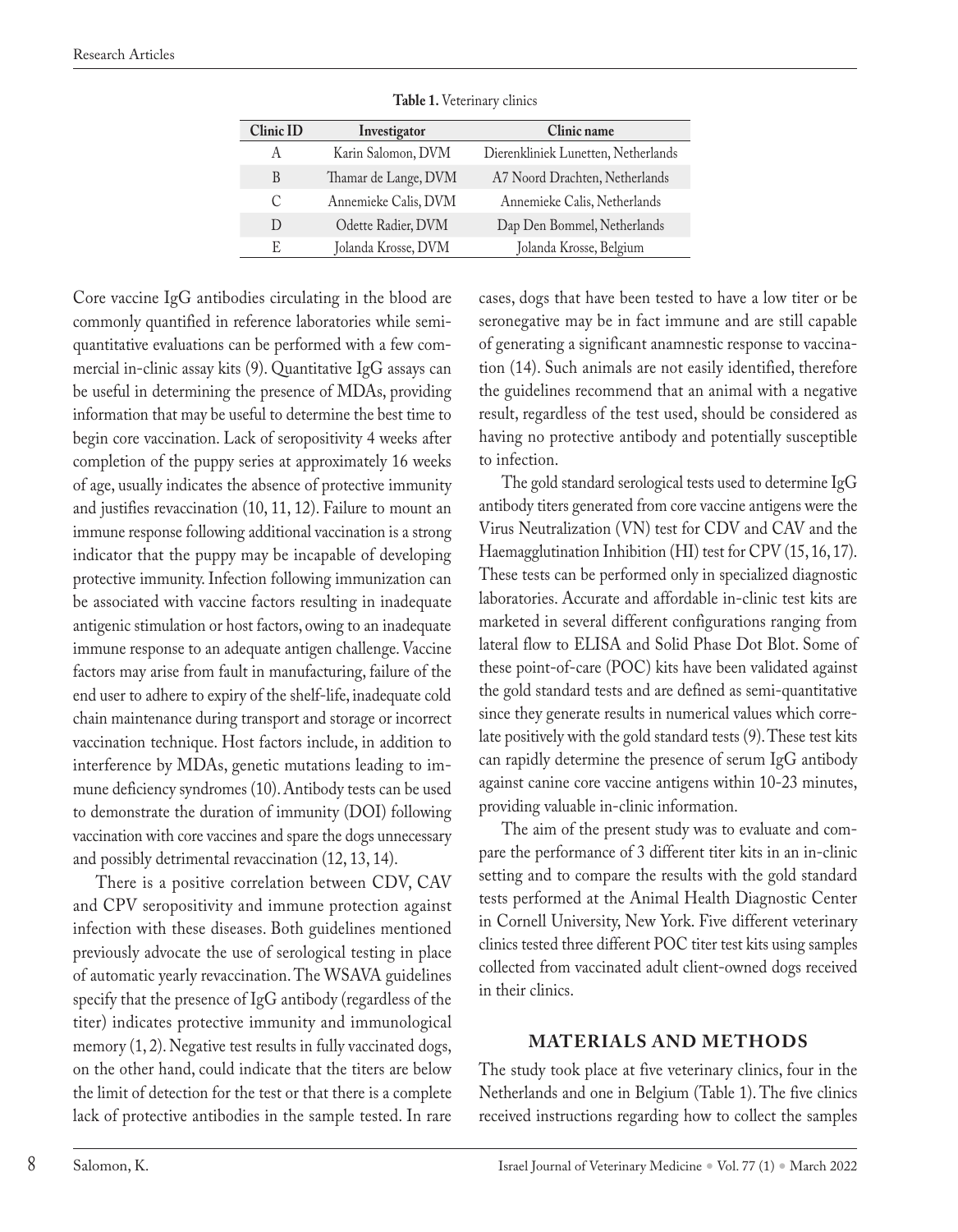and perform the individual tests. Each clinic worked independently and did not have contact with each other during the trial. The samples consisted of plasma separated from blood collected in EDTA from healthy adult dogs with known vaccination histories (Table 2). The median age of the dogs was 6 years (range 1-13 years) and the median time which elapsed between administration of the last vaccination and sample collection was 3.7 years (range 0.3-10.2 years). In total, 46 plasma samples were collected. Each clinic tested between 7-10 samples with the three in-clinic test kits, Canine VacciCheck® (Biogal, Israel), RapidStatus Titer Test (Biotech laboratories USA LLC) and FASTest CDV-CPV Ab (Megacor, Austria). The 3 kits were used sequentially in accordance with the manufacturers' instructions.

An aliquot (0.5 ml) of the same plasma samples was labeled with the clinic code (A-E) and sample number 1-10. The samples were kept frozen prior to processing. The plasma samples were transported frozen to the AHDC at Cornell University for gold standard titer testing. The identity of the clinics performing the in-clinic tests and their results were masked from the reference laboratory and were revealed only at the conclusion of the trial.

### **Gold Standards.**

The Gold Standard tests were performed at the Animal Health Diagnostic Center at Cornell University, New York according to standard protocols. Antibody titers were determined using Virus Antibody Neutralization Tests (VN) for CAV and CDV and Haemagglutinatin Inhibition (HI) for CPV-2 (15, 16). The antibody titers for the HI test were reported as the reciprocal of the highest dilution of plasma that prevents agglutination of red blood cells by parvovirus (endpoint dilution) while titers for the SN tests were registered as the reciprocal of the highest dilution of plasma that neutralizes the infectivity of the target virus. Cut off values for positive and negative titers were previously defined by the virology laboratory at AHDC. Dilution values of less than 1:10 (<10) were considered negative for CPV (HI) while the cut off value of less than 1:8 (<8) were considered negative for both CAV and CDV (VN). Results for the lowest final dilutions (1:8 and 1:10) were rated as positive or negative based on whether virus neutralization or haemagglutination inhibition was observed. In these cases, the lowest dilutions could be classified as either positive or negative in the final report.

### **Point of Care In-Clinic Test Kits**

The three kits used in the study consisted of Canine VacciCheck® (Biogal, Israel), RapidStatus Titer Test (Biotech laboratories USA LLC) and FASTest CDV-CPV Ab (Megacor, Austria). RapidStatus and FASTest were both based on lateral flow technology while VacciCheck has been described as a solid phase dot blot ELISA. All three kits contained all of the components necessary to perform the tests. The RapidStatus platform was composed of three separate reaction strips and sample wells (one for each disease) connected into a single cassette, while FASTest had a similar cassette structure but with two reaction areas – one for CPV-2 and one for CDV. In both of these test kits the same sample volume was applied to each individual well according to instructions. The VacciCheck platform was composed of 12 connected but individual reaction forms (teeth). Each tooth contained all three tests, therefore only one sample volume was used for each test.

Tests were performed according to the manufacturers' instructions using the same plasma samples. Results were recorded according to visual reading and compared to the positive and negative results generated by the gold standard tests.

### **Statistical Methods**

Sensitivity values were calculated using MedCalc statistical software for Windows version 19.4 (MedCalc Software, Ostend, Belgium) with a confidence interval (CI) of 95%. The positive and negative results of each test kit were rated against the gold standard tests performed at AHDC. The study group did not contain naïve-unvaccinated subjects therefore the specificity of the test kits could not be evaluated.

### **RESULTS**

Five veterinary clinics (Table 1) collected plasma from vaccinated adult dogs and tested the samples employing 3 commercial POC rapid test kits. In addition the samples (N=46) were tested at AHDC using the gold standard VN and HI tests.

### **Gold Standard**

According to the gold standard tests performed at the AHDC, 44 samples had detectable titers for CAV-1, 45 for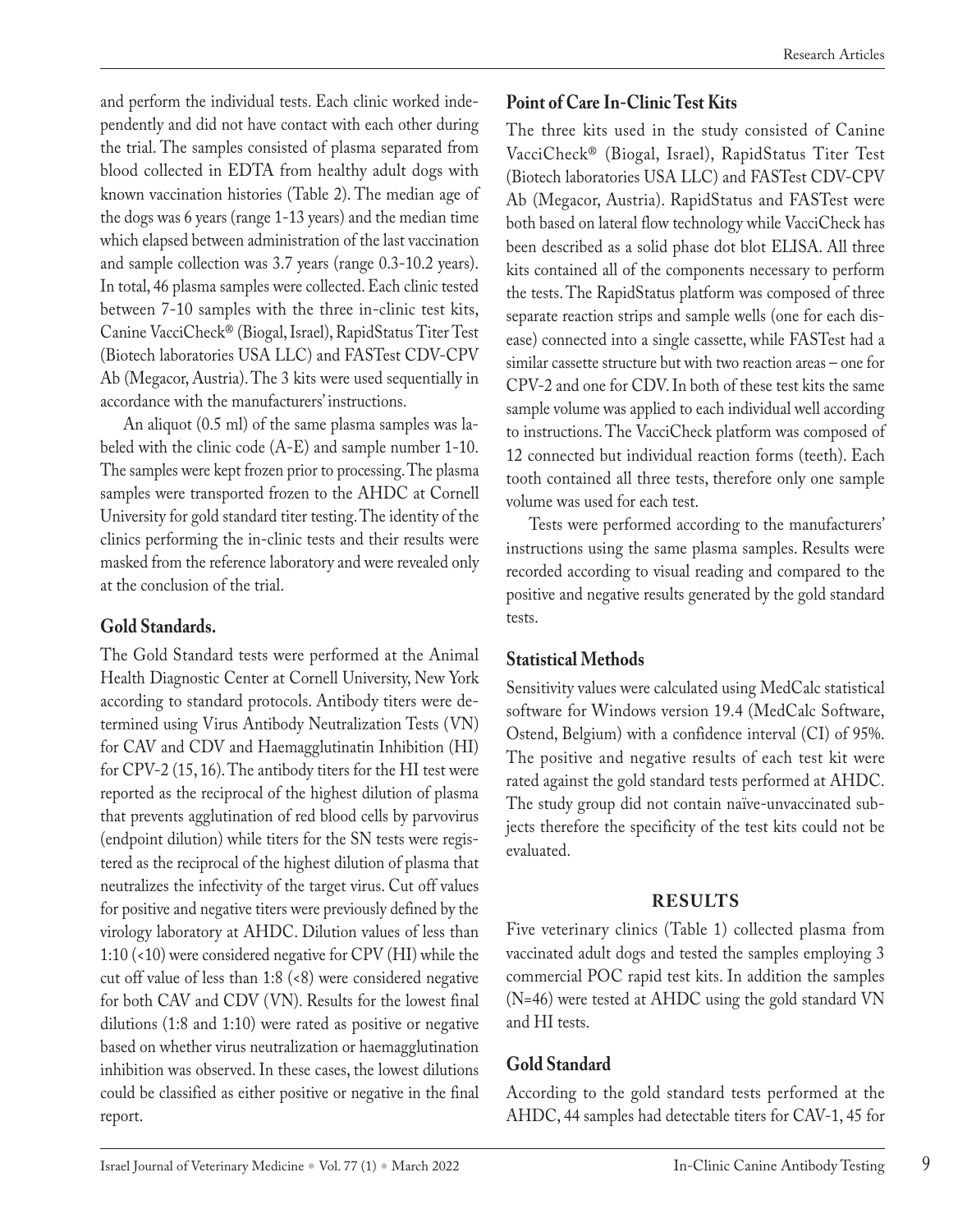| Sample code     | Age (yrs)      | Vaccine manufacturer of<br>last Vaccination | Lapse of time since the<br>last vaccination (yrs) | <b>CAV SN</b><br>(Titer) | <b>CPVHI</b><br>(Titer) | <b>CDVSN</b><br>(Titer) |
|-----------------|----------------|---------------------------------------------|---------------------------------------------------|--------------------------|-------------------------|-------------------------|
| A1              | 2.5            | Nobivac DHP                                 | 2.6                                               | 128                      | 2560                    | 4096                    |
| A2              | 6              | Nobivac DHP                                 | 4.8                                               | 2048                     | 1280                    | 512                     |
| A3              | $\overline{7}$ | Nobivac DHPPi                               | 8.1                                               | 512                      | 2560                    | 512                     |
| A <sub>4</sub>  | 3.5            | Nobivac DHP                                 | 3.7                                               | 4096                     | 2560                    | 32                      |
| A <sub>5</sub>  | $\overline{2}$ | Nobivac DP                                  | 2.2                                               | 128                      | 5120                    | 1024                    |
| A <sub>6</sub>  | $\overline{5}$ | Eurican DHPPi                               | 5.1                                               | 32                       | 320                     | 32                      |
| A7              | 9              | Nobivac DHP                                 | 2.1                                               | 512                      | 640                     | 128                     |
| A8              | 3.5            | Nobivac DHP                                 | 3.7                                               | 2048                     | 5120                    | 16                      |
| A9              | 6              | Nobivac DHP                                 | 4.9                                               | 64                       | 1280                    | 64                      |
| A10             | 8              | Nobivac DHP                                 | 4.9                                               | 256                      | 1280                    | 32                      |
| B1              | 2.5            | Nobivac DHP+L4                              | 1.3                                               | 128                      | 640                     | 256                     |
| B2              | 8              | Nobivac DHP+L4                              | 3.7                                               | 64                       | 640                     | 128                     |
| B <sub>3</sub>  | $\mathfrak{Z}$ | Nobivac DHP+L4                              | 2.6                                               | 64                       | 2560                    | 256                     |
| <b>B4</b>       | $\mathfrak{Z}$ | Nobivac DHP+L4                              | 1.7                                               | 32                       | 2560                    | 256                     |
| B <sub>5</sub>  | 6              | Nobivac DHP+L4                              | 2.1                                               | 256                      | 2560                    | 32                      |
| <b>B6</b>       | 10             | Nobivac DHP+L4                              | 3.4                                               | 32                       | 80                      | 16                      |
| B7              | 6              | Nobivac DHP+L4                              | 0.7                                               | 1024                     | 1280                    | 256                     |
| B <sub>8</sub>  | 9              | Nobivac DHP+L4                              | 2.6                                               | 64                       | 1280                    | 128                     |
| B <sub>9</sub>  | 7.5            | Nobivac DHP+L4                              | 7.8                                               | 64                       | 2560                    | 128                     |
| C <sub>1</sub>  | 9              | Nobivac DHPPi                               | 7.9                                               | 8                        | 40                      | 32                      |
| C <sub>2</sub>  | 9              | Nobivac DHPPi                               | 8.0                                               | 128                      | 640                     | 32                      |
| C <sub>3</sub>  | $\overline{4}$ | Vanguard 7                                  | 4.3                                               | 32                       | 80                      | 256                     |
| C <sub>4</sub>  | $\overline{7}$ | Veriscan DHPPi                              | 4.2                                               | 32                       | 640                     | 32                      |
| C <sub>5</sub>  | $\overline{4}$ | Nobivac DHP                                 | 4.1                                               | 128                      | 1280                    | 128                     |
| C6              | $\mathbf{1}$   | Veriscan DHPPi+Nobivac P                    | 1.1                                               | 1024                     | 1280                    | 128                     |
| C7              | $\mathbf{1}$   | Veriscan DHPPi                              | 1.0                                               | 32                       | 640                     | 64                      |
| D <sub>1</sub>  | 12             | Nobivac DHP                                 | 10.2                                              | 32                       | 1280                    | Neg (16)                |
| D2              | 12.5           | Nobivac DHP                                 | 6.0                                               | 32                       | 80                      | 16                      |
| D <sub>3</sub>  | 3              | Nobivac DHP                                 | 3.2                                               | 256                      | 640                     | 256                     |
| D <sub>4</sub>  | 12             | Nobivac DHP                                 | 9.7                                               | 32                       | 640                     | 64                      |
| D <sub>5</sub>  | 5.5            | Nobivac DHP                                 | 5.1                                               | 2048                     | 640                     | 256                     |
| D <sub>6</sub>  | 13             | Nobivac DHP                                 | 1.4                                               | Neg(8)                   | 160                     | 16                      |
| D7              | 10             | Nobivac DHP                                 | 5.6                                               | 256                      | 640                     | 256                     |
| D <sub>8</sub>  | $7.5\,$        | Nobivac DHP                                 | 5.6                                               | 64                       | 320                     | 64                      |
| D <sub>9</sub>  | 3              | Nobivac DHP                                 | 2.1                                               | 1024                     | 1280                    | 1024                    |
| D <sub>10</sub> | 3.3            | Nobivac DHP+PC                              | 3.2                                               | Neg(8)                   | 2560                    | 4096                    |
| E1              | 5              | Nobivac DHP                                 | 4.5                                               | 256                      | 2560                    | 2048                    |
| E2              | $1\,$          | Versican DHP                                | 0.3                                               | 64                       | 1280                    | 128                     |
| E <sub>3</sub>  | 9              | Nobivac DHP                                 | 5.6                                               | 512                      | 2560                    | 64                      |
| E <sub>4</sub>  | $11\,$         | Nobivac DHP                                 | 5.2                                               | 128                      | 640                     | 128                     |
| E <sub>5</sub>  | 7              | Nobivac DHP                                 | 5.2                                               | 256                      | 2560                    | 128                     |
| E <sub>6</sub>  | $\mathfrak{Z}$ | Nobivac DHP                                 | 3.0                                               | 256                      | 2560                    | 256                     |
| E7              | 6              | Nobivac DHPPi                               | 2.3                                               | 256                      | 640                     | 16                      |
| E8              | 10             | Nobivac DHP                                 | 3.8                                               | 1024                     | 5120                    | 256                     |
| E9              | 4              | Nobivac DHP                                 | 0.8                                               | 512                      | 1280                    | 512                     |
| E10             | $\mathbf{1}$   | Virbac CAN DHPPi/L                          | 0.9                                               | 64                       | 1280                    | 128                     |

**Table 2.** Results generated at the Animal Hospital Diagnostic Clinic, Cornell. The titer values were tabulated for each gold standard test along with the clinic sample code, age of the animal tested, the brand of the last vaccine administrated and the lapse of time in years since the last vaccination.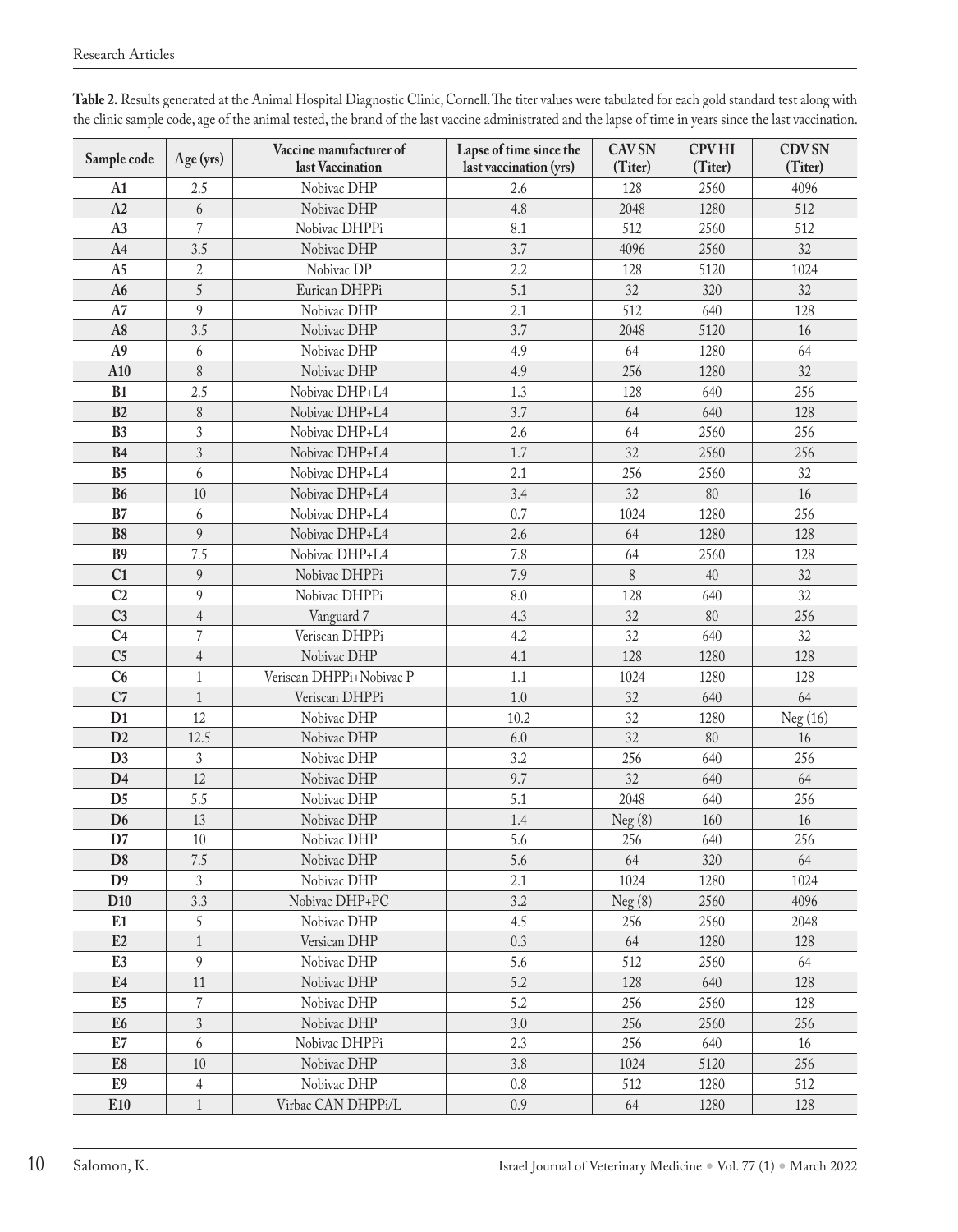| Sample                           |                         | <b>VacciCheck</b>       |                |            | <b>RapidStatus</b>    |                                |                       | FASTest    |                | Gold Standard  |            |
|----------------------------------|-------------------------|-------------------------|----------------|------------|-----------------------|--------------------------------|-----------------------|------------|----------------|----------------|------------|
| ID                               | CAV                     | <b>CPV</b>              | <b>CDV</b>     | <b>CAV</b> | <b>CPV</b>            | <b>CDV</b>                     | <b>CPV</b>            | <b>CDV</b> | CAV            | <b>CPV</b>     | <b>CDV</b> |
| A <sub>1</sub>                   | Pos                     | Pos                     | Pos            | Neg        | Pos                   | Pos                            | Pos                   | Pos        | Pos            | Pos            | Pos        |
| A2                               | Pos                     | Pos                     | Pos            | Pos        | Pos                   | $\mathbf{Pos}$                 | Pos                   | Pos        | Pos            | Pos            | Pos        |
| A3                               | Pos                     | Pos                     | Pos            | <b>Neg</b> | $\mathbf{Pos}$        | Pos                            | Pos                   | Pos        | Pos            | Pos            | Pos        |
| A4                               | Pos                     | Pos                     | Pos            | Pos        | Pos                   | Neg                            | Pos                   | Pos        | Pos            | Pos            | Pos        |
| A5                               | Pos                     | Pos                     | Pos            | Pos        | Pos                   | Pos                            | Pos                   | Pos        | Pos            | Pos            | Pos        |
| A6                               | Pos                     | Pos                     | Pos            | Pos        | Pos                   | Neg                            | Pos                   | Pos        | Pos            | Pos            | Pos        |
| A7                               | Pos                     | Pos                     | Pos            | Neg        | $\mathbf{Pos}$        | Pos                            | Pos                   | Pos        | $\mathbf{Pos}$ | Pos            | Pos        |
| $\rm A8$                         | Pos                     | $\mathbf{Pos}$          | Pos            | Pos        | $\mathbf{Pos}$        | Neg                            | $\mathbf{p}_{\rm OS}$ | Pos        | Pos            | Pos            | Pos        |
| A9                               | Pos                     | Pos                     | Pos            | Neg        | Pos                   | Neg                            | Pos                   | Pos        | Pos            | Pos            | Pos        |
| A10                              | Pos                     | $\mathop{\mathrm{Pos}}$ | Pos            | Neg        | $\mathbf{Pos}$        | Neg                            | Pos                   | Pos        | Pos            | Pos            | Pos        |
| B1                               | Pos                     | Pos                     | Pos            | Neg        | Pos                   | Pos                            | Pos                   | Pos        | Pos            | Pos            | Pos        |
| B2                               | Pos                     | $\mathbf{Pos}$          | Pos            | Neg        | Neg                   | Neg                            | Pos                   | Pos        | Pos            | Pos            | Pos        |
| B <sub>3</sub>                   | Pos                     | $\mathop{\mathrm{Pos}}$ | Pos            | Pos        | Neg                   | Pos                            | Pos                   | Pos        | Pos            | Pos            | Pos        |
| B <sub>4</sub>                   | Pos                     | Pos                     | Pos            | Pos        | Pos                   | Pos                            | Pos                   | Pos        | Pos            | Pos            | Pos        |
| B <sub>5</sub>                   | Pos                     | Pos                     | Pos            | Neg        | Pos                   | Pos                            | Pos                   | Pos        | Pos            | Pos            | Pos        |
| <b>B6</b>                        | $\mathop{\mathrm{Pos}}$ | $\mathbf{Pos}$          | Pos            | Neg        | Neg                   | Neg                            | Pos                   | Pos        | Pos            | Pos            | Pos        |
| B7                               | Pos                     | Pos                     | Pos            | Pos        | Neg                   | Pos                            | Pos                   | Pos        | Pos            | Pos            | Pos        |
| B <sub>8</sub>                   | $\mathbf{Pos}$          | $\mathbf{Pos}$          | Pos            | Neg        | Pos                   | $\mathbf{Pos}$                 | Pos                   | Pos        | Pos            | Pos            | Pos        |
| B <sub>9</sub>                   | Pos                     | Pos                     | Pos            | Neg        | Neg                   | Pos                            | Pos                   | Pos        | Pos            | Pos            | Pos        |
| C <sub>1</sub>                   | Neg                     | Neg                     | Pos            | Pos        | Neg                   | Neg                            | Neg                   | Pos        | Pos            | Pos            | Pos        |
| C <sub>2</sub>                   | Pos                     | Pos                     | Pos            | Pos        | Pos                   | Neg                            | Pos                   | Pos        | Pos            | Pos            | Pos        |
| C <sub>3</sub>                   | $\mathop{\mathrm{Pos}}$ | Pos                     | Pos            | Pos        | Neg                   | Pos                            | Pos                   | Pos        | Pos            | Pos            | Pos        |
| C <sub>4</sub>                   | Pos                     | Pos                     | Pos            | Pos        | Pos                   | Pos                            | Pos                   | Pos        | Pos            | Pos            | Pos        |
| C <sub>5</sub>                   | Pos                     | Pos                     | Pos            | Pos        | Pos                   | Pos                            | Pos                   | Pos        | Pos            | Pos            | Pos        |
| C6                               | Pos                     | Pos                     | Pos            | Pos        | Pos                   | Pos                            | Pos                   | Pos        | Pos            | Pos            | Pos        |
| C7                               | Pos                     | Pos                     | Pos            | Pos        | Pos                   | Pos                            | Pos                   | Pos        | Pos            | Pos            | Pos        |
| D <sub>1</sub>                   | Pos                     | $\mathbf{Pos}$          | Pos            | Neg        | Pos                   | $\mathbf{Pos}$                 | Pos                   | Pos        | $\mathbf{Pos}$ | Pos            | Neg        |
| D2                               | Pos                     | Pos                     | Pos            | Neg        | Pos                   | Neg                            | Pos                   | Pos        | Pos            | Pos            | Pos        |
| D <sub>3</sub>                   | $\mathbf{Pos}$          | Pos                     | Pos            | Neg        | Pos                   | Pos                            | Pos                   | Pos        | Pos            | Pos            | Pos        |
| D <sub>4</sub>                   | Pos                     | Pos                     | Pos            | Neg        | Pos                   | Neg                            | Pos                   | Pos        | Pos            | Pos            | Pos        |
| D <sub>5</sub>                   | $\mathbf{p}_{\rm OS}$   | Pos                     | Pos            | Pos        | Pos                   | Pos                            | Pos                   | Pos        | Pos            | Pos            | Pos        |
| D <sub>6</sub>                   | Pos                     | Pos                     | Pos            | Neg        | Neg                   | Neg                            | Pos                   | Pos        | Neg            | Pos            | Pos        |
| $\mathbf{D}7$                    | Pos                     | Pos                     | Pos            | Pos        | Neg                   | Pos                            | Pos                   | Pos        | Pos            | Pos            | Pos        |
| D <sub>8</sub><br>D <sub>9</sub> | Pos<br>Pos              | Pos<br>Pos              | Pos            | Pos<br>Pos | Neg<br>$\mathbf{Pos}$ | Neg                            | Pos<br>Pos            | Pos        | Pos            | Pos<br>Pos     | Pos        |
| D10                              | Pos                     | Pos                     | Pos<br>Pos     | Pos        | Pos                   | Neg                            | Pos                   | Pos        | Pos            | Pos            | Pos<br>Pos |
| E1                               | Pos                     | Pos                     | Pos            | Pos        | Pos                   | Neg<br>$\mathop{\mathrm{Pos}}$ | Pos                   | Pos<br>Pos | Neg<br>Pos     | Pos            | Pos        |
| E2                               | Pos                     | Pos                     | Pos            |            | Pos                   |                                |                       | Pos        | Pos            | Pos            | Pos        |
|                                  |                         |                         |                | Neg        |                       | Neg                            | Pos                   |            |                |                |            |
| E <sub>3</sub><br>E <sub>4</sub> | Pos<br>Pos              | Pos<br>Pos              | Pos<br>Pos     | Neg        | Pos<br>Pos            | Pos<br>Pos                     | Pos<br>Pos            | Pos        | Pos<br>Pos     | Pos<br>Pos     | Pos<br>Pos |
| E5                               | Pos                     | $\mathop{\mathrm{Pos}}$ | Pos            | Pos        |                       |                                | Pos                   | Pos        | Pos            | Pos            | Pos        |
|                                  |                         |                         |                | Pos        | Pos                   | Neg                            |                       | Pos        |                |                |            |
| E <sub>6</sub><br>$\mathbf{E}7$  | Pos<br>Pos              | Pos<br>Pos              | Pos            | Neg        | Pos                   | Pos                            | Pos<br>Pos            | Pos        | Pos<br>Pos     | Pos            | Pos<br>Pos |
| ${\rm E}8$                       | Pos                     | Pos                     | Pos<br>Pos     | Neg        | Pos<br>Pos            | Neg<br>Pos                     | Pos                   | Pos        |                | Pos            | Pos        |
| E9                               |                         |                         |                | Pos        |                       |                                |                       | Pos        | Pos            | Pos            |            |
|                                  | Pos                     | $\mathop{\mathrm{Pos}}$ | $\mathbf{Pos}$ | Neg        | $\mathbf{Pos}$        | $\mathop{\mathrm{Pos}}$        | Pos                   | Pos        | Pos            | $\mathbf{Pos}$ | Pos        |
| E10                              | $\mathop{\mathrm{Pos}}$ | $\mathop{\mathrm{Pos}}$ | Pos            | Pos        | Pos                   | Neg                            | Pos                   | Pos        | Pos            | Pos            | Pos        |

Table 3. Positive and negative results of all three point-of-care kits and the gold standard. Discrepancies between the gold standard results and those of the POC kits are accented in grey.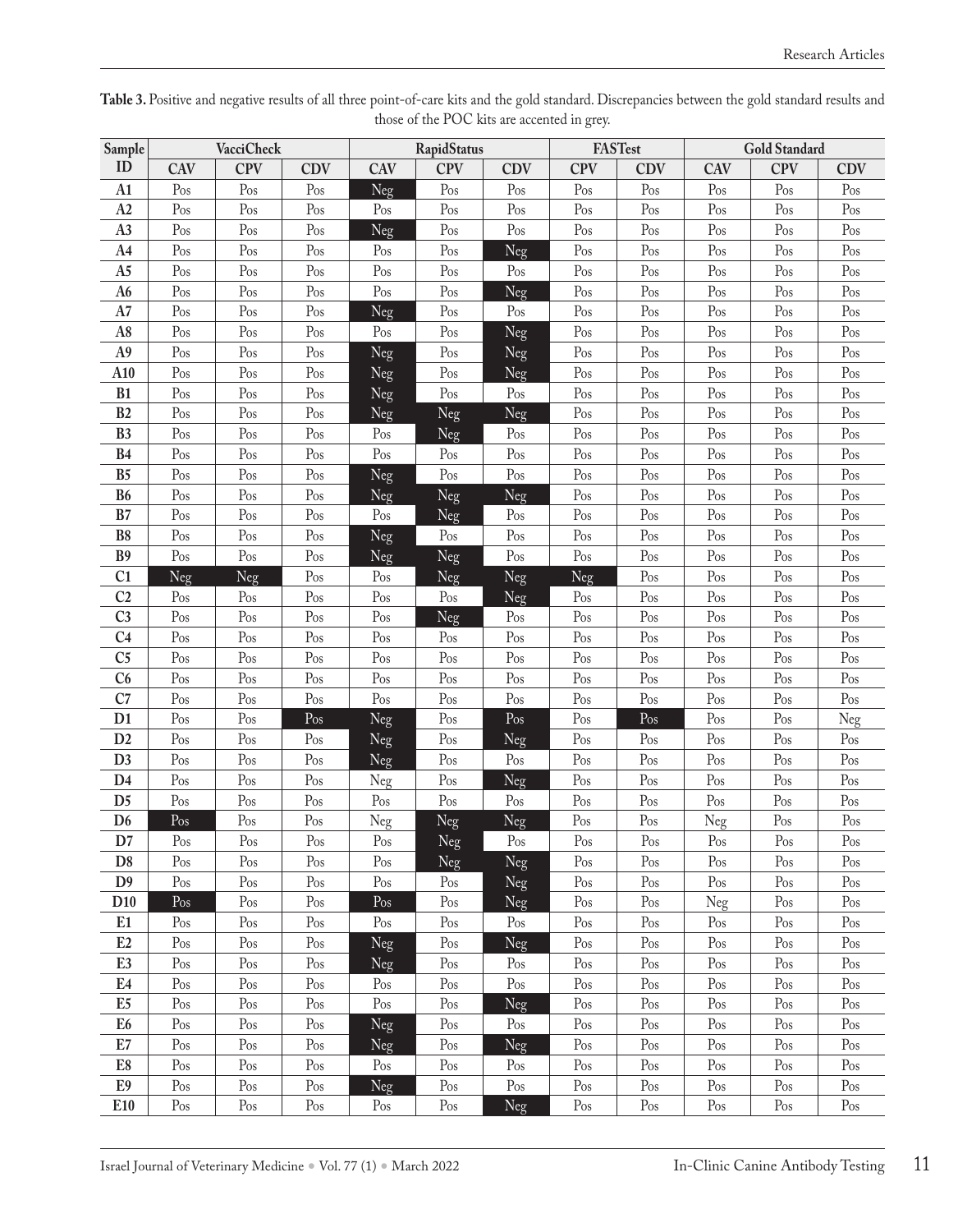|                       | <b>VacciCheck</b>   | <b>FASTest</b>      | RapidStatus         |
|-----------------------|---------------------|---------------------|---------------------|
| True Positive         |                     |                     | 26                  |
| True Negative         |                     |                     |                     |
| <b>False Positive</b> | 1`                  |                     |                     |
| <b>False Negative</b> |                     |                     | 19                  |
| Sensitivity (CI)%     | 100.0 (CI 92.1-100) | 100.0 (CI 92.1-100) | 58.0 (CI 42.2-72.3) |

**Table 4a.** Canine Distemper Virus (N=46)

Table 4b. Canine Parvovirus (N=46)

|                       | VacciCheck          | <b>FASTest</b>      | RapidStatus         |
|-----------------------|---------------------|---------------------|---------------------|
| True Positive         | 45                  | 45                  | 36                  |
| True Negative         |                     |                     |                     |
| <b>False Positive</b> |                     |                     |                     |
| <b>False Negative</b> |                     |                     | 1()                 |
| Sensitivity (CI) %    | 97.8 (CI 88.5-99.9) | 97.8 (CI 88.5-99.9) | 78.3 (CI 63.6-89.1) |

Table 4c. Canine Adenovirus (N=46)

|                       | VacciCheck          | RapidStatus         |
|-----------------------|---------------------|---------------------|
| True Positive         | 43                  | 24                  |
| True Negative         |                     |                     |
| <b>False Positive</b> | 2                   |                     |
| <b>False Negative</b> |                     | 20                  |
| Sensitivity (CI) %    | 97.7 (CI 88.0-99.7) | 54.6 (CI 38.9-69.6) |

CDV and 46 for CPV-2. Two samples (D6 and D10) registered negative titers for CAV but were positive for both CDV (titers 1:16 and 1:4096 respectively) and CPV-2 (titers 1:160 and 1:2560 respectively). Sample D1 did not return a positive titer for CDV but had a positive titer for CAV (Titer 1:32) and CPV-2 (Titer 1:1280). All three these samples came from the same clinic. Table 2 contains the titer results of all the tests performed at AHDC according to clinic. Included in the table are the age of the dog, vaccine manufacturer and time that elapsed since the last vaccination.

# **Point of Care Test Kits**

Three commercial POC titer-testing kits were compared with the gold standard tests performed at the AHDA. The results were translated to a positive or negative response based on predefined parameters specified by the manufacturers or the diagnostic laboratory. The results generated by all three commercial POC kits are shown in Table 3.

## **Statistical Analysis**

The sensitivity of each individual POC kit was calculated using the reference laboratory gold standard tests, Serum Neutralization and Haemaglutination Inhibition as reference tests. Sensitivity values were calculated with a CI of 95%. Tables 4a, 4b and 4c contain the summary of each evaluation.

## **DISCUSSION**

Using challenge experiments, Jensen *et al.* (17) and Abedelmagid et al. (18) demonstrated that the presence of serum antibodies to CAV, CDV and CPV-2 as a positive predictor of protection in dogs that have been vaccinated for, or previously infected with one of these diseases. With this in mind, it is reasonable to assume that measurement of these antibodies can be used to assess the individual immune status of dogs for CAV, CDV and CPV-2 (18, 19).

Sensitivity values were calculated for all three in-clinic POC kits using the reference gold standard laboratory tests regularly performed at the Cornell Animal Health Diagnostic Center. Despite their different technologies, VacciCheck and FASTest demonstrated equal and high sensitivities for the CPV (97.8%) and CDV (100%) tests compared to Serum Neutralization and Haemagglutination Inhibition tests. Three false positives were registered with VacciCheck (2 for CAV and one for CDV). According to RapidStatus, one of the CAV samples (D10) was also a "false positive" while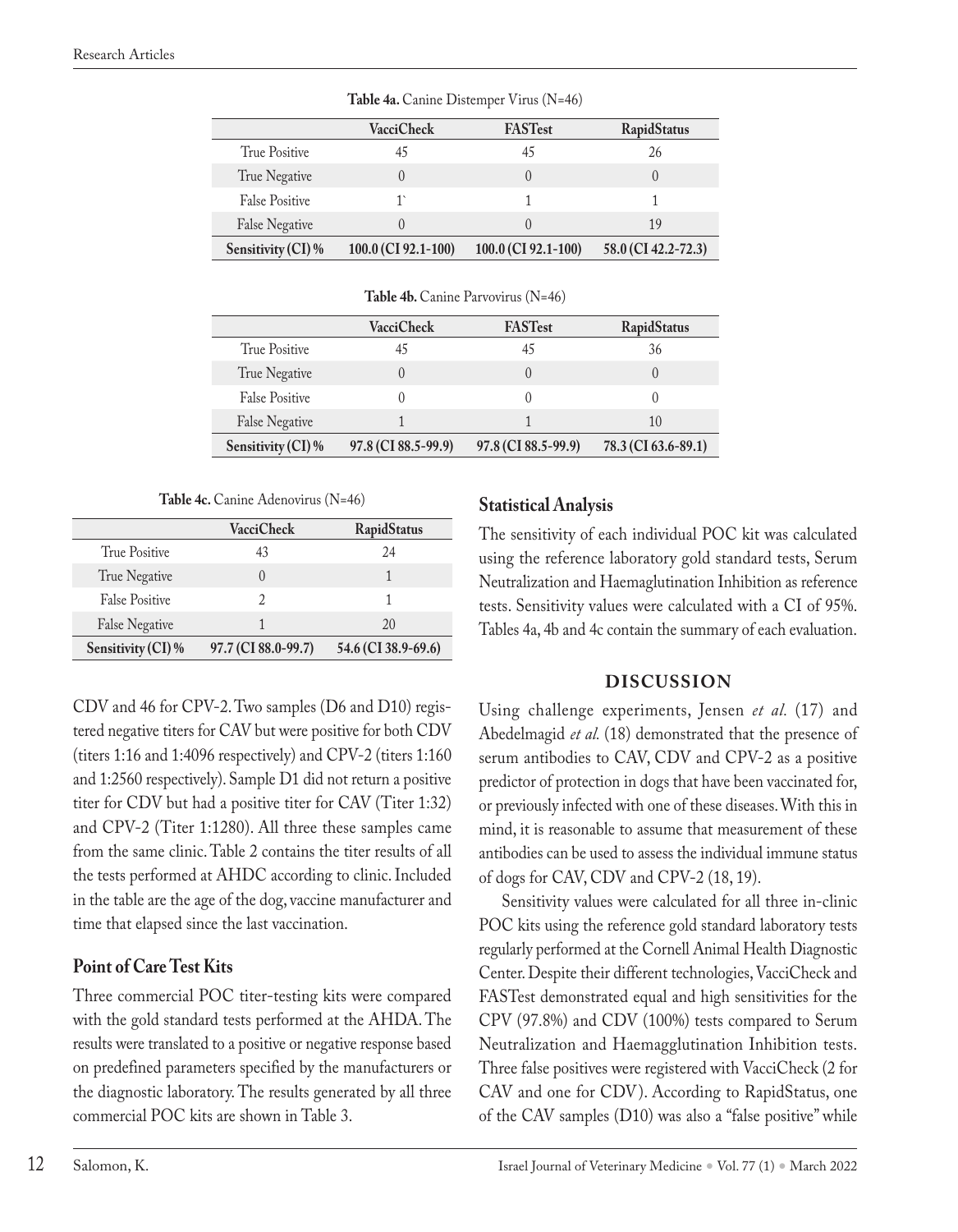Research Articles

the second (D6) was negative (same as the gold standard). Further examination of the entire set of results for this sample revealed that, while RapidStatus did identify the CAV titer in D6, it missed the correct response for both CPV and CDV, which the other two kits identified correctly. Sample D1 registered a positive titer for CDV with all POC kits but was negative with Serum Neutralization. The three discordant results between SN and the POC kits were not verified with repeated testing and therefore it is impossible to determine which result is correct. A single CPV-2 sample (C1) registered negative for all three tests kits but was positive by HI at a low titer of 1:40 (1:10-1:80 fall into the low titer range). This was the lowest and only CPV-2 titer generated from all of the samples and may indicate the limits-of-detection of all three of POC test kits.

VacciCheck correctly identified 43 (96.6%) out of the 45 gold standard positive SN CAV samples while RapidStatus identified only 26 (56.5%). Adenovirus antibody test is not available with the FASTest kit. Infectious hepatitis caused by canine adenovirus type 1 (CAV-1) and infectious respiratory disease complex of which type 2 adenovirus (CAV-2) is associated with, have largely disappeared after the introduction of CAV-1 vaccines. Despite the fact that many CAV-2 infections are subclinical and usually do not require treatment, lack of vaccination and co-infections are the main risk factors for infection and progression to clinical disease. The causative agents are still prevalent in developing countries where only a small percentage of dogs are vaccinated and in feral carnivore populations worldwide (19, 20, 21). According to the WSAVA guidelines, vaccination to protect against Adenovirus infections must be continued in order to prevent outbreaks of this disease (1). Although population density present in many shelters and kennel environments are thought to increase the risk of transmission, Schultz *et al.* (22) suggested that, privately owned dogs should be considered to be potential reservoirs of susceptibility and subclinical carriers of Adenoviurs.

When examining the combined results for the presence of serum antibodies to CPV2, CDV, and CAV, it was evident that the performance of the RapidStatus test was relatively low compared to VacciCheck and FASTest. Of the 46 tested samples, only 27 samples were reactive for CDV, 36 for CPV and 25 for CAV with the RapidStaus test. When these results were compared to the gold standards, the sensitivities of the

RapidStatus test were calculate to be 58%, 78.3% and 54.6% for CDV, CPV and CAV respectively.

The administration of core vaccines aims to generate significant levels of serum antibodies for all three diseases (CPV2, CAV 1 and 2, CDV) resulting in long-term protection against infectious diseases of global importance. The RapidStatus test yielded positive results for only a subset of the samples tested (Table 3). Only 12 samples showed positive reaction for all 3 antigens, and 22 samples were positive for both CDV and CPV alone. As a result, 25 cases would be interpreted as necessitating revaccination due to a negative CDV, CPV, or both. In the case of false negative CAV tests, the clinician would have to decide whether the result would warrant revaccination considering that in some circles immunity to CAV is less critical.

In reference to Duration of Immunity, 20 out of the 46 animals tested had not received the recommended 3 year booster (lag times ranging between >3-9 years) but still tested positive for protective antibody titers with both FASTest and VacciCheck. Seventeen of these dogs which had not received the recommended 3-year booster were negative for CDV or CPV only on the RapidStatus.

Antibody testing is used for verifying response after initial core vaccination, evaluating the need for revaccination, and assessing risk levels during outbreak management. The major limitations of titer testing include performance and interpretation challenges. The VacciCheck and FASTest in-clinic test kits provided accurate indication of presence of protective titers when compared with the gold standard tests. Test accuracy is imperative to enable the clinician to make proper decisions relating to canine core revaccination. In comparison, the RapidStatus kit was found to be less reliable in identifying true positive titers which could result in unnecessary revaccination.

#### **REFERENCES**

- 1. Ford, R.B., Larson, L.J., McClure, K.D., Schultz, R.D. and Welborn, L.: 2017 AAHA canine vaccination guidelines. JAAHA; 53:243-251, 2017.
- 2. Day, M.J., Karkare, U., Schultz, R.D., Squires, R. and Tsujimoto, H.: Recommendations on vaccination for Asian small animal practitioners: A report of the WSAVA Vaccination Guidelines Group. Journal of Small Animal Practice. 56:77-95. 2015.
- 3. Day, M.J., Horzinek, M.C., Schultz, R.D. and Squires, R.A.: Guidelines for the vaccination of dogs and cats. JASP. 57: E1 - E45. 2016.
- 4. Bohm, M., Thompson, H., Weir, A., Hasted, A.M., Maxwell, N.S.